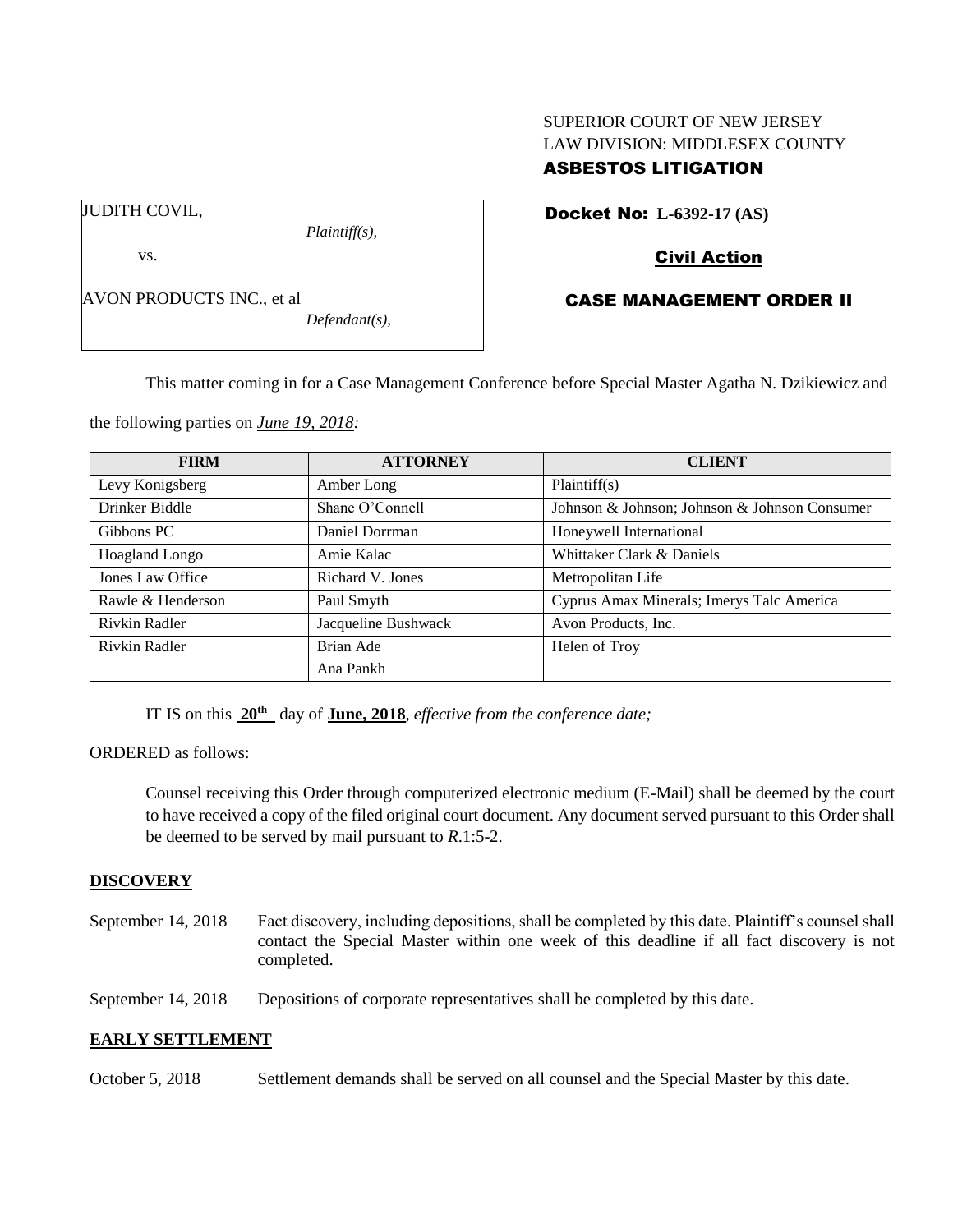## **SUMMARY JUDGMENT MOTION PRACTICE**

| September 28, $2018$ | Plaintiff's counsel shall advise, in writing, of intent not to oppose motions by this date. |
|----------------------|---------------------------------------------------------------------------------------------|
| October 12, 2018     | Summary judgment motions shall be filed no later than this date.                            |
| November 9, 2018     | Last return date for summary judgment motions.                                              |

#### **MEDICAL DEFENSE**

- September 28, 2018 Plaintiff shall serve medical expert reports by this date.
- December 10, 2018 Defendants shall identify its medical experts and serve medical reports, if any, by this date. In addition, defendants shall notify plaintiff's counsel (as well as all counsel of record) of a joinder in an expert medical defense by this date.

### **LIABILITY EXPERT REPORTS**

- September 28, 2018 Plaintiff shall identify its liability experts and serve liability expert reports or a certified expert statement by this date or waive any opportunity to rely on liability expert testimony.
- December 10, 2018 Defendants shall identify its liability experts and serve liability expert reports, if any, by this date or waive any opportunity to rely on liability expert testimony.

### **ECONOMIST EXPERT REPORTS**

September 28, 2018 Plaintiff shall identify its expert economists and serve expert economist report(s), if any, by this date or waive any opportunity to rely on economic expert testimony.

December 10, 2018 Defendants shall identify its expert economists and serve expert economist report(s), if any, by this date or waive any opportunity to rely on economic expert testimony.

### **EXPERT DEPOSITIONS**

January 11, 2019 Expert depositions shall be completed by this date. To the extent that plaintiff and defendant generic experts have been deposed before, the parties seeking that deposition in this case must file an application before the Special Master and demonstrate the necessity for that deposition. To the extent possible, documents requested in a deposition notice directed to an expert shall be produced three days in advance of the expert deposition. The expert shall not be required to produce documents that are readily accessible in the public domain.

#### **PRE-TRIAL AND TRIAL**

- December 5, 2018 The settlement conference previously scheduled on this date is **cancelled**.
- December 13, 2018 @ 1:30pm Settlement conference. All defense counsel shall appear with authority to negotiate settlement and have a representative authorized to negotiate settlement available by phone. Any request to be excused from the settlement conference shall be made to the Special Master no later than 4:00pm of the day prior to the conference.

 $\_$  ,  $\_$  ,  $\_$  ,  $\_$  ,  $\_$  ,  $\_$  ,  $\_$  ,  $\_$  ,  $\_$  ,  $\_$  ,  $\_$  ,  $\_$  ,  $\_$  ,  $\_$  ,  $\_$  ,  $\_$  ,  $\_$  ,  $\_$  ,  $\_$  ,  $\_$  ,  $\_$  ,  $\_$  ,  $\_$  ,  $\_$  ,  $\_$  ,  $\_$  ,  $\_$  ,  $\_$  ,  $\_$  ,  $\_$  ,  $\_$  ,  $\_$  ,  $\_$  ,  $\_$  ,  $\_$  ,  $\_$  ,  $\_$  ,